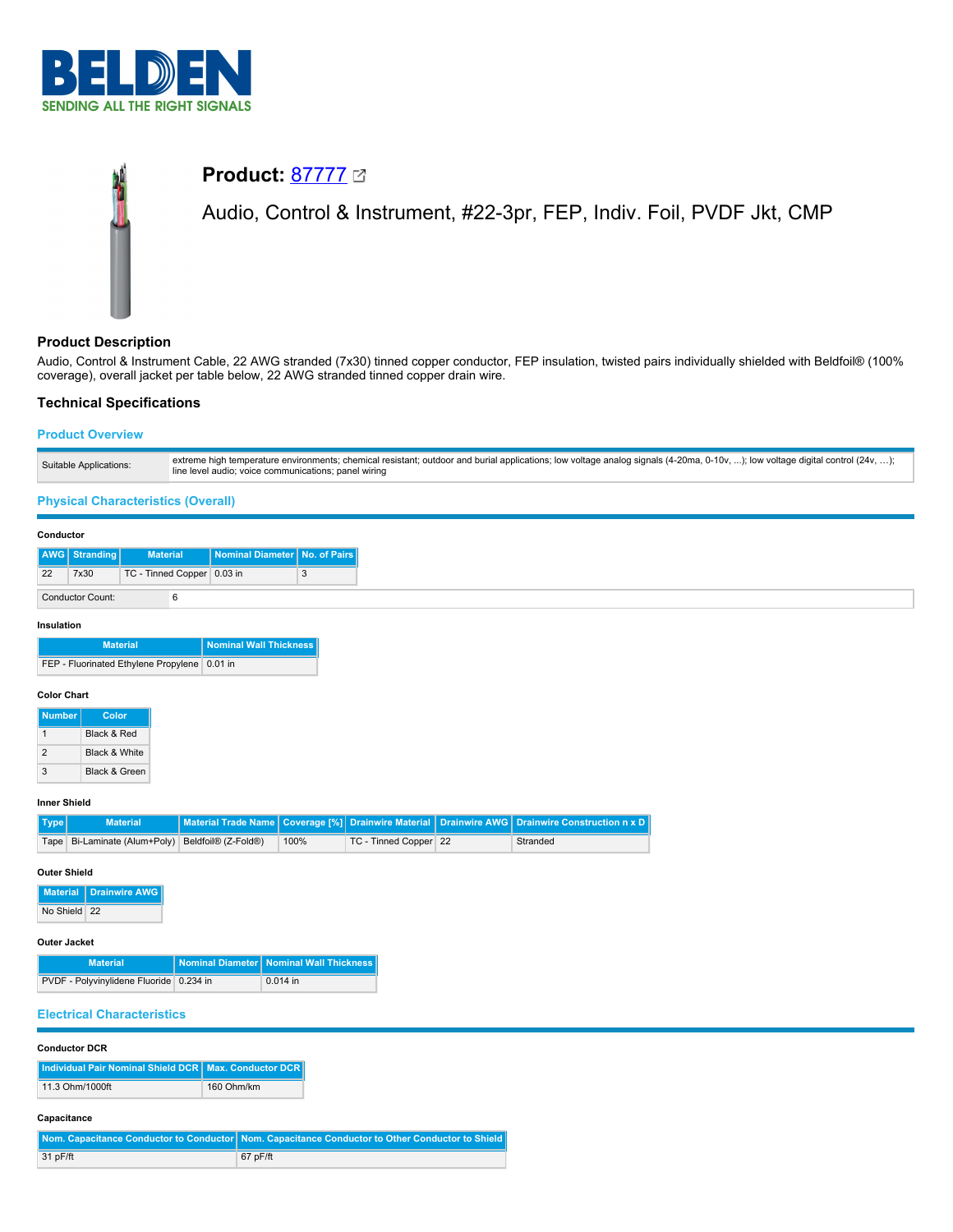#### **Inductance**

**Nominal Inductance**  $0.18 \mu H/ft$ 

**Impedance**

**Nominal Characteristic Impedance** 50 Ohm

#### **Delay**

**Max. Delay Skew** | Nominal Delay | Nominal Velocity of Propagation (VP) [%] 69 ns/100m 1.47 ns/ft 69%

#### **Current**

**Max. Recommended Current [A]**

3.5 Amps per Conductor at 25ºC

## **Voltage**

**UL Voltage Rating** 300 V RMS

# **Temperature Range**

| <b>Operating Temperature</b><br>…⊸<br>Range: | $-20^{\circ}$ C To +150 $^{\circ}$ C |
|----------------------------------------------|--------------------------------------|
|----------------------------------------------|--------------------------------------|

# **Mechanical Characteristics**

| Bulk Cable Weight:                  | 36 lbs/1000ft |
|-------------------------------------|---------------|
| Max. Pull Tension:                  | 82 lbs        |
| Min. Bend Radius/Minor Axis: 2.5 in |               |

## **Standards**

| NEC/(UL) Compliance:  | <b>CMP</b> |
|-----------------------|------------|
| CEC/C(UL) Compliance: | <b>CMP</b> |

# **Applicable Environmental and Other Programs**

| EU Directive 2000/53/EC<br>(ELV):     | Yes                           |
|---------------------------------------|-------------------------------|
| EU Directive 2003/96/EC<br>(BFR):     | Yes                           |
| EU Directive 2011/65/EU<br>(RoHS 2):  | Yes                           |
| EU Directive 2012/19/EU<br>$(WEEE)$ : | Yes                           |
| EU Directive Compliance:              | EU Directive 2003/11/EC (BFR) |
| EU CE Mark:                           | Yes                           |
| MII Order #39 (China RoHS): Yes       |                               |

# **Flammability, LS0H, Toxicity Testing**

| UL Flammability:   | NFPA 262 Plenum Flame Test (UL910) |
|--------------------|------------------------------------|
| CSA Flammability:  | FT6                                |
| UL voltage rating: | 300 V RMS                          |

# **Plenum/Non-Plenum**

|  | Plenum (Y/N): | Yes |
|--|---------------|-----|
|--|---------------|-----|

# **Related Part Numbers**

| Non-Plenum Number: |       | 8777         |
|--------------------|-------|--------------|
| Variants           |       |              |
| $\mathsf{Item}~#$  | Color | <b>UPC</b>   |
| 87777 0021000 Red  |       | 612825216209 |
| 87777 002500       | Red   | 612825216216 |

| C - CRATE REEL PUT-UP. |
|------------------------|
|                        |